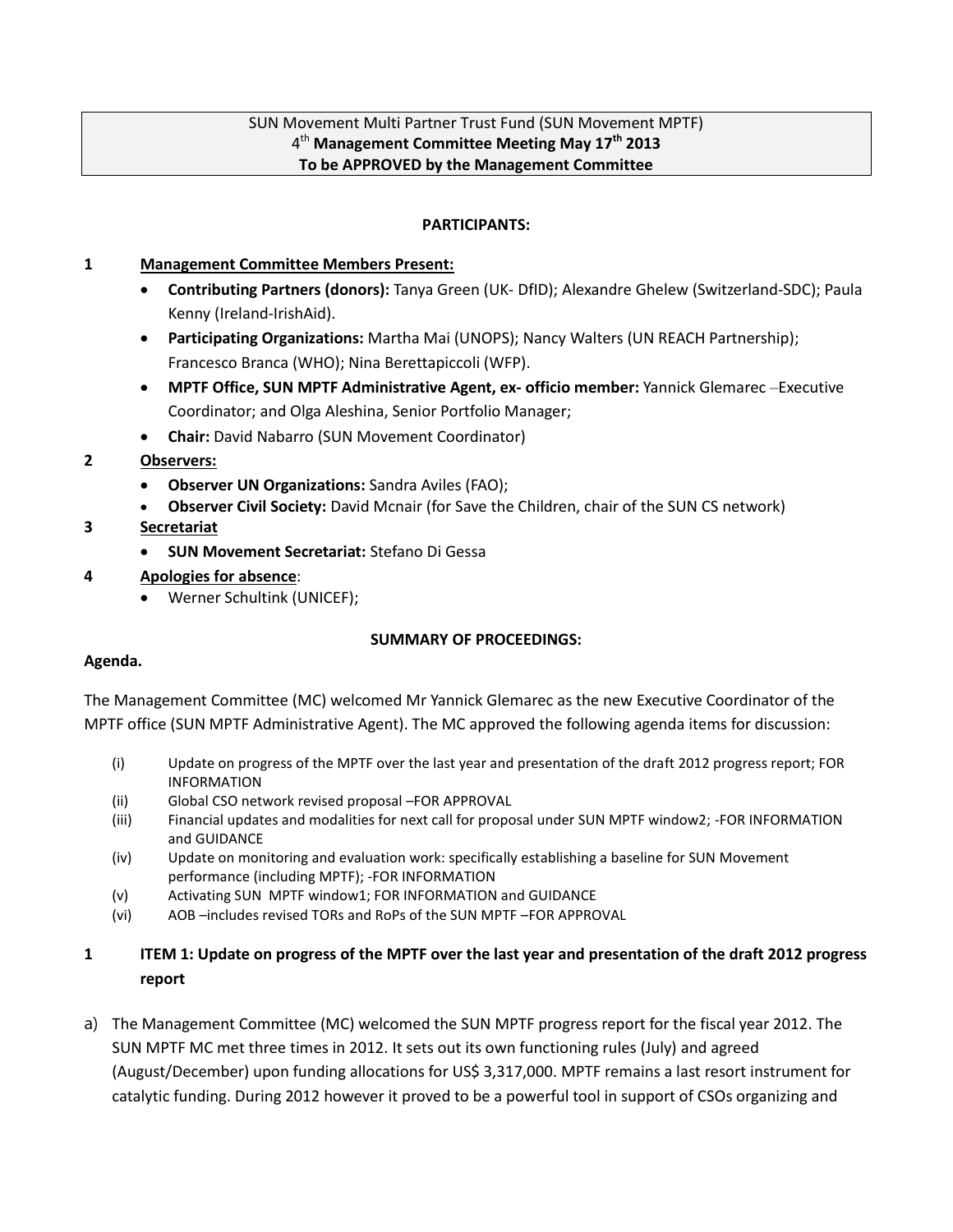engaging with own governments as they step up their efforts on nutrition.

b) The Committee welcomed transparency of the SUN MPTF with all relevant information available on both [www.scalingupnutrition.org](http://www.scalingupnutrition.org/) and<http://mptf.undp.org/factsheet/fund/SUN00> websites. MC agreed to post the 2012 progress report on such websites and made recommendations for minor changes in the report before publishing. The Chair of the SUN MPTF will circulate final version of the 2012 progress report to the members of the Committee prior to public posting. The MC invites the SMS to utilize the 2012 annual report to approach potential donors.

# **2 ITEM 2: Global CSO network revised proposal**

- a) During the third meeting of the MC in December 2012, clarifications were requested on some aspects of the global CSO network proposal. Those elements were brought to the attention of the UN Participating Organization and the Implementing Partner by the chair in written communication for them to follow-up. Those points have been taken into account before resubmission in May 2013.
- b) The MC welcomed improvements on the proposal and approved the proposal for an amount of US\$ 535.000. UNOPS was confirmed to serve as Participating Organization for this proposal. The MC requested some additional fine-tuning to be done on the proposal within the following 10 working days before effective release of funds. Some considerations were shared during the meeting: (a) the importance of checking the language in the proposal; (b) the importance of ensuring the proposal duration covers 2015 to the maximum extent possible and (c) the need to ensure consistency of the logfarme with overall SUN CSO network monitoring system. It was agreed any additional point would be shared with the MPTF Technical Secretariat (in writing) to be passed to UNOPS in its capacity as Participating Organization and to the Implementing Partner for them to consider during the finalization process.
- c) The Committee agreed not to be involved anymore on this specific proposal and delegated the authority to approve last modifications to the Chair, provided it will be informed on how its suggestions have been considered in the finalization process.

# **3 ITEM 3: Financial updates and modalities for next call for proposal under SUN MPTF window2**

- a) In its capacity as the Administrative Agent of the Fund, the MPTF Office had prepared the Funding Framework, which had been circulated to the MC members ahead of the meeting. Since March 2012 the SUN Movement MPTF received a total of US\$ 4,710,308 from 3 donors: DFID, Irish Aid and the Swiss Agency for Development and Cooperation (SDC). Based on the approval of the Management Committee, the MPTF Office transferred US\$ 3,317,000 for a total of 8 approved projects in Window 2. The MPTF Office is expecting to receive 3rd tranche of DFID funding, amounting to approximately \$1.8 million, in June, earmarked for Window 2.
- b) The MC discussed the opportunity of preparing for a new call for proposal under window 2 as new tranche from DFID is disbursed in June 2013. The MC agreed the new call to be launched for an overall amount of up to US\$ 1.5 million in order to ensure a small reserve is kept for contingency. The MC requested the technical Secretariat to ensure highest publicity would be given to the new call given growing number of countries